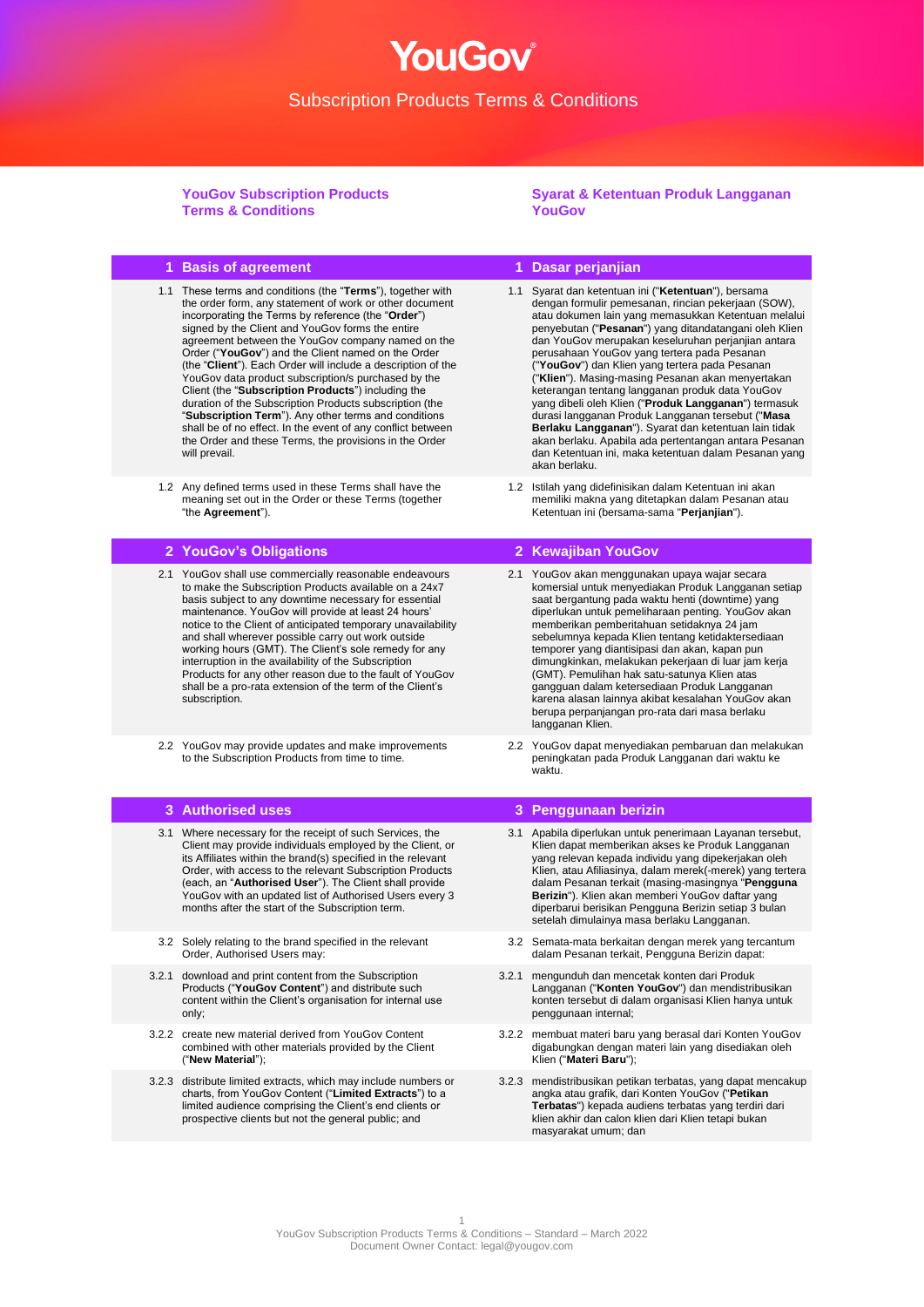3.2.4 subject to the approval process and attribution requirements in the below clause (**publication approval service**), publish New Material and/or Limited Extracts in press releases and similar publications.

### 3.2.4 tunduk pada proses persetujuan dan persyaratan atribusi dalam klausul di bawah (**layanan persetujuan publikasi**), menerbitkan Materi Baru dan/atau Petikan Terbatas dalam siaran pers dan publikasi serupa.

## **4 Restrictions on use 4 Batasan penggunaan**

- 
- 4.1.1 re-distribute or make available to third parties any part of the Subscription Products or extract any software or scripts from the Subscription Products except as permitted in this Agreement; or
- 4.1.2 remove, obscure or modify any copyright or other notices included in the Subscription Products nor any metadata or digital rights management intelligence that may be associated with the Subscription Products; or
- 4.1.3 systematically scrape, crawl, harvest, retrieve or otherwise gather by electronic means any data or other content to copy, create, acquire or compile - directly or indirectly, in single or multiple downloads - a collection, compilation, database, directory or similar.
- 4.2 Nothing in this Agreement shall be construed as allowing the use of the Subscription Products, or any extracts from the Subscription Products, to create a derivative work, product or service which:
- 4.2.1 infringes the Intellectual Property Rights of YouGov or its licensors;
- 4.2.2 is a commercially competitive work, product or service or part thereof which competes with or could be substituted for a work, product or service provided by YouGov; or
- 4.2.3 otherwise damages the commercial interests of YouGov. 4.2.3 merusak kepentingan komersial YouGov.
- 4.3 The Client shall take commercially reasonable technical and organisational steps to restrict access to the Subscription Products to Authorised Users only, and to ensure that Authorised Users do not share or disclose passwords; and shall report any unauthorised disclosure, access, cyber security breaches or sharing of passwords to YouGov promptly to enable YouGov to take remedial steps. YouGov may use appropriate technical protection measures and / or audits to control access and/or to detect unauthorised use of the Subscription Products.
- 4.4 Should the number of users increase substantially above the number originally anticipated at the time the Order is signed and upon which the pricing is based, the Client shall promptly report this to YouGov and pay YouGov for the additional access equal to a pro rata amount of the Client's subscription fee. Thereafter, the parties shall, in good faith, negotiate an increased price based upon the new number of users.
- 4.5 In the event that the Client fails to report a substantial increase in its use of the Subscription Products, YouGov may, at its discretion and without prejudice to any other remedy, suspend or terminate access. Additionally, YouGov may charge the Client for the additional access at the full rate card price.
- 
- 4.1 Neither the Client, nor any Authorised User may: 4.1 Klien maupun Pengguna Berizin tidak boleh:
	- 4.1.1 mendistribusikan ulang atau menyediakan kepada pihak ketiga bagian apa pun dari Produk Langganan atau mengekstraksi perangkat lunak atau naskah dari Produk Langganan kecuali sebagaimana diperbolehkan dalam Perjanjian ini; atau
	- 4.1.2 menghapus, mengaburkan, atau mengubah pemberitahuan hak cipta atau pemberitahuan lain yang tertera dalam Produk Langganan ataupun metadata atau intelijen manajemen hak digital yang dapat dikaitkan dengan Produk Langganan; atau
	- 4.1.3 secara sistematis melakukan scraping, crawling, memanen, mengambil, atau mengumpulkan dengan cara elektronik segala data atau konten lain untuk disalin, dibuat, diperoleh, atau dikumpulkan - langsung atau tidak langsung - dalam satu atau banyak unduhan koleksi, kompilasi, database, direktori, atau yang serupa.
		- 4.2 Tidak ada satu pun dalam Perjanjian ini yang ditafsirkan sebagai mengizinkan penggunaan Produk Langganan atau petikan apa pun dari Produk Langganan untuk membuat karya, produk, atau layanan turunan yang:
	- 4.2.1 melanggar Hak Kekayaan Intelektual YouGov atau pemberi lisensinya;
	- 4.2.2 merupakan karya, produk, atau layanan komersial saingan atau bagiannya yang bersaing dengan atau dapat digantikan dengan karya, produk, atau layanan yang disediakan oleh YouGov; atau
	-
	- 4.3 Klien akan mengambil langkah-langkah teknis dan organisasi yang wajar secara komersial untuk membatasi akses ke Produk Langganan hanya untuk Pengguna Berizin, dan untuk memastikan bahwa Pengguna Berizin tidak membagikan atau mengungkapkan kata sandi; dan akan melaporkan pengungkapan, akses, pelanggaran keamanan siber, atau pembagian kata sandi yang tidak sah kepada YouGov dengan segera agar YouGov dapat mengambil langkah-langkah pemulihan. YouGov dapat menggunakan upaya perlindungan teknis yang tepat dan/atau audit untuk mengontrol akses dan/atau mendeteksi penggunaan tidak sah atas Produk **Langganan**
	- 4.4 Apabila jumlah pengguna bertambah secara substansial di atas angka yang awalnya diantisipasi pada waktu Pesanan ditandatangani dan yang menjadi dasar penghitungan harga, Klien harus segera melaporkan hal ini kepada YouGov dan membayar YouGov untuk akses tambahan yang setara dengan jumlah pro rata dari biaya langganan Klien. Sesudahnya, para pihak akan, dengan iktikad baik, menegosiasikan harga yang dinaikkan berdasarkan jumlah pengguna yang baru.
	- 4.5 Apabila Klien gagal melaporkan kenaikan substansial dalam penggunaan Produk Langganan olehnya, YouGov dapat, dengan kebijaksanaannya sendiri dan tanpa mengurangi pemulihan lainnya, menangguhkan atau mengakhiri akses. Selain itu, YouGov dapat mengenakan biaya kepada Klien untuk akses tambahan dengan harga tarif penuh.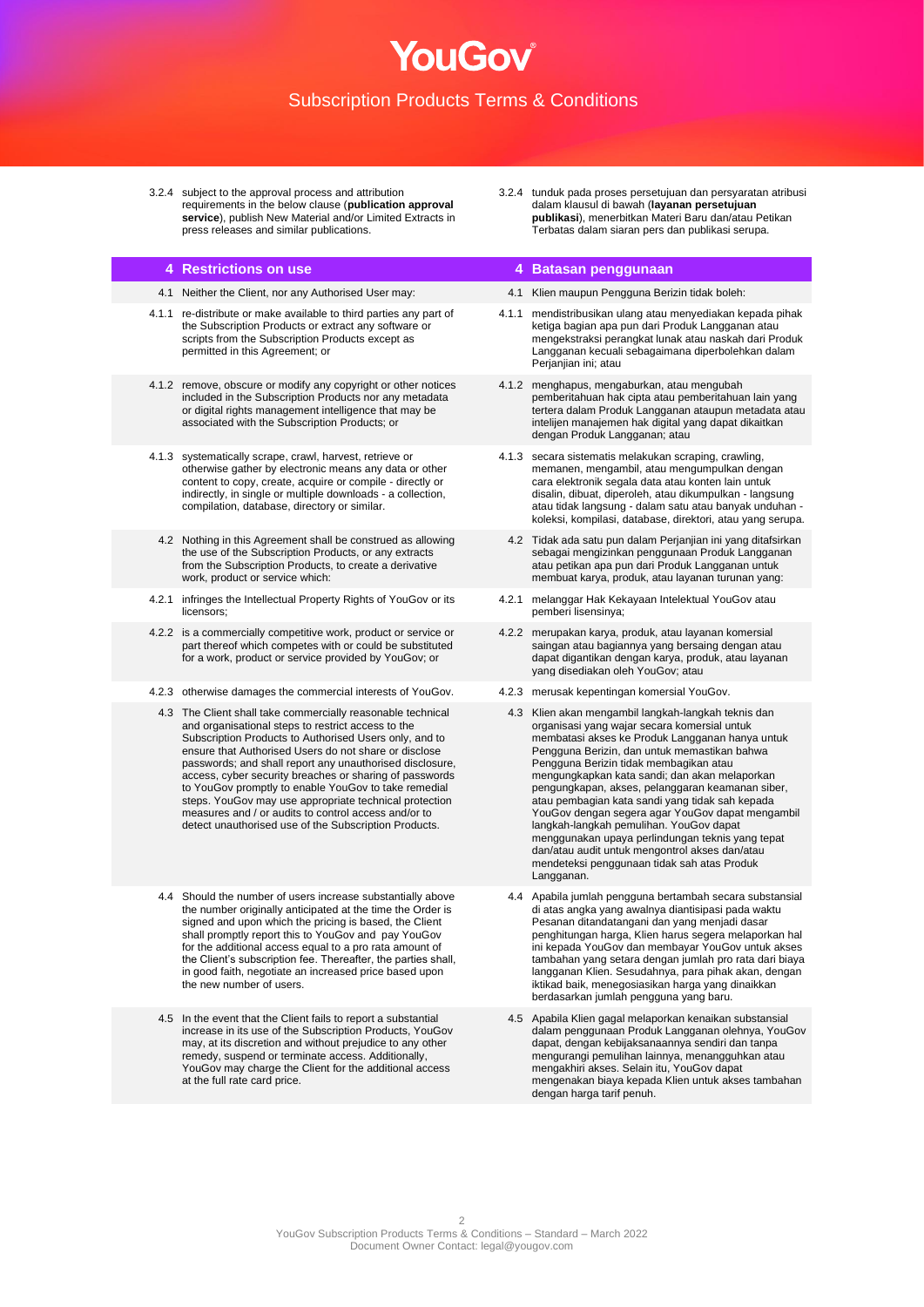4.6 YouGov or its nominee accountants or auditors may upon reasonable notice inspect and audit the Client's use of the Subscription Products under an Order at any time during its term. All audits will be conducted during regular business hours, no more frequently than once in any 12-month period and in a manner that does not unreasonably interfere with the Client's business operations. The Client shall make available all such books, records, equipment, information, and personnel and provide all such cooperation and assistance as may reasonably be requested by or on behalf of YouGov with respect to such audit. If the audit determines that the Client's use of the Services exceeded the usage permitted by the relevant Order, the Client shall pay to YouGov all reasonable costs incurred by YouGov in conducting the audit in addition to YouGov's other remedies.

- 5.1 The Client may publish, communicate and make available to the public, via the internet or other publicly accessible electronic media, press releases and other documents making reference to YouGov as the source of the research ("**Public Document(s)**") provided that the Client complies with the following quality assurance process:
- 5.1.1 the Client sends a draft of the Public Document to YouGov as an email attachment to YouGov's email address as shown on the Order;
- 5.1.2 YouGov will review for accuracy in relation to the description of the methodology used and respond with material corrections by email to the Client within 2 working days of receipt (provided that it is two sides of A4 or less and the Client acknowledges that it will take longer if the Public Document is longer than two sides of A4);
- 5.1.3 the Client may publish the Public Document incorporating YouGov's corrections, with attribution to YouGov as the source research agency;
- 5.1.4 where Subscription Products are being provided in the UK, the Client acknowledges that YouGov, as a member of the UK British Polling Council, is required to, and will, display data tables relating to the Public Document on YouGov's online platform; and
- 5.1.5 all Public Documents must contain an attribution to YouGov in the following form: "Source: [insert YouGov company name] [insert year of creation] © All rights reserved" but YouGov reserves the right to waive or prohibit such acknowledgement.
	- 5.2 If for any reason a Public Document is made public without undergoing the process set out in this clause, YouGov reserves the right to issue a press release with a version of the Public Document incorporating YouGov's corrections (and may include some, or all, of the information set out below); and
- 5.2.1 Notwithstanding its confidentiality obligations, YouGov may, upon becoming aware of publication, at its discretion release any information from a survey that sets data published by the Client into context, including but not limited to, sampling and weighting data, the precise questions asked, the full answer options provided to respondents, and the percentages of people, both overall and in the relevant subgroups, who responded to each answer option.

4.6 YouGov atau akuntan atau auditor yang ditunjuknya dapat, setelah memberikan pemberitahuan wajar, menginspeksi dan mengaudit penggunaan Produk Langganan oleh Klien menurut Pesanan kapan saja selama masa berlakunya. Semua audit akan diadakan selama jam kerja biasa, tidak lebih dari sekali dalam periode 12 bulan, dan dengan cara yang tidak secara tidak wajar mengganggu operasi bisnis Klien. Klien akan menyediakan semua buku, catatan, peralatan, informasi, dan personel serta memberikan semua kerja sama dan bantuan sebagaimana dapat secara wajar diminta oleh atau atas nama YouGov terkait dengan audit tersebut. Jika audit menetapkan bahwa penggunaan Layanan oleh Klien melebihi penggunaan yang diizinkan oleh Pesanan yang relevan, Klien akan membayar kepada YouGov semua biaya wajar yang dikeluarkan oleh YouGov dalam melakukan audit sebagai tambahan dari pemulihan YouGov lainnya.

## **5 Publication approval service 5 Layanan persetujuan publikasi**

- 5.1 Klien dapat menerbitkan, mengomunikasikan, dan menyediakan untuk umum, melalui internet atau media elektronik yang bisa diakses oleh umum lainnya, siaran pers, dan dokumen lainnya yang menyebutkan YouGov sebagai sumber penelitian ("**Dokumen Publik**") asalkan Klien mematuhi proses penjaminan mutu berikut:
- 5.1.1 Klien mengirimkan draf Dokumen Publik kepada YouGov sebagai lampiran email ke alamat email YouGov yang tertera dalam Pesanan;
- 5.1.2 YouGov akan meninjau keakuratan terkait dengan keterangan metodologi yang digunakan dan menanggapi dengan koreksi material melalui email kepada Klien dalam waktu 2 hari kerja sejak diterima (asalkan panjangnya dua sisi kertas A4 atau kurang dan Klien mengakui bahwa diperlukan waktu lebih lama jika panjang Dokumen Publik lebih dari dua sisi kertas A4);
- 5.1.3 Klien dapat menerbitkan Dokumen Publik yang memasukkan koreksi YouGov, dengan menyebutkan YouGov sebagai lembaga penelitian sumber;
- 5.1.4 apabila Produk Langganan disediakan di Inggris Raya, Klien mengakui bahwa YouGov, sebagai anggota dari UK British Polling Council, diwajibkan untuk, dan akan, menampilkan tabel data mengenai Dokumen Publik tersebut di platform online YouGov; dan
- 5.1.5 semua Dokumen Publik harus memuat atribusi ke YouGov dalam bentuk berikut: "Sumber: [masukkan nama perusahaan YouGov] [masukkan tahun pembuatan] © Hak cipta dilindungi undang-undang", tetapi YouGov berhak untuk melepaskan atau melarang pengakuan tersebut.
- 5.2 Jika karena alasan apa pun Dokumen Publik dipublikasikan untuk umum tanpa menjalani proses yang tercantum dalam klausul ini, YouGov berhak menerbitkan siaran pers dengan versi Dokumen Publik yang memasukkan koreksi YouGov (dan dapat menyertakan beberapa, atau semua, informasi yang tercantum di bawah ini); dan
- 5.2.1 Terlepas dari kewajiban kerahasiaannya, YouGov dapat, setelah mengetahui adanya publikasi tersebut, dengan kebijaksanaannya sendiri, merilis informasi dari survei yang meletakkan data yang diterbitkan oleh Klien dalam konteksnya, termasuk tetapi tidak terbatas pada, data pengambilan sampel dan pembobotan, pertanyaan persis yang diajukan, opsi jawaban lengkap yang diberikan kepada responden, dan persentase orang, baik keseluruhan dan dalam subkelompok terkait, yang menanggapi setiap opsi jawaban.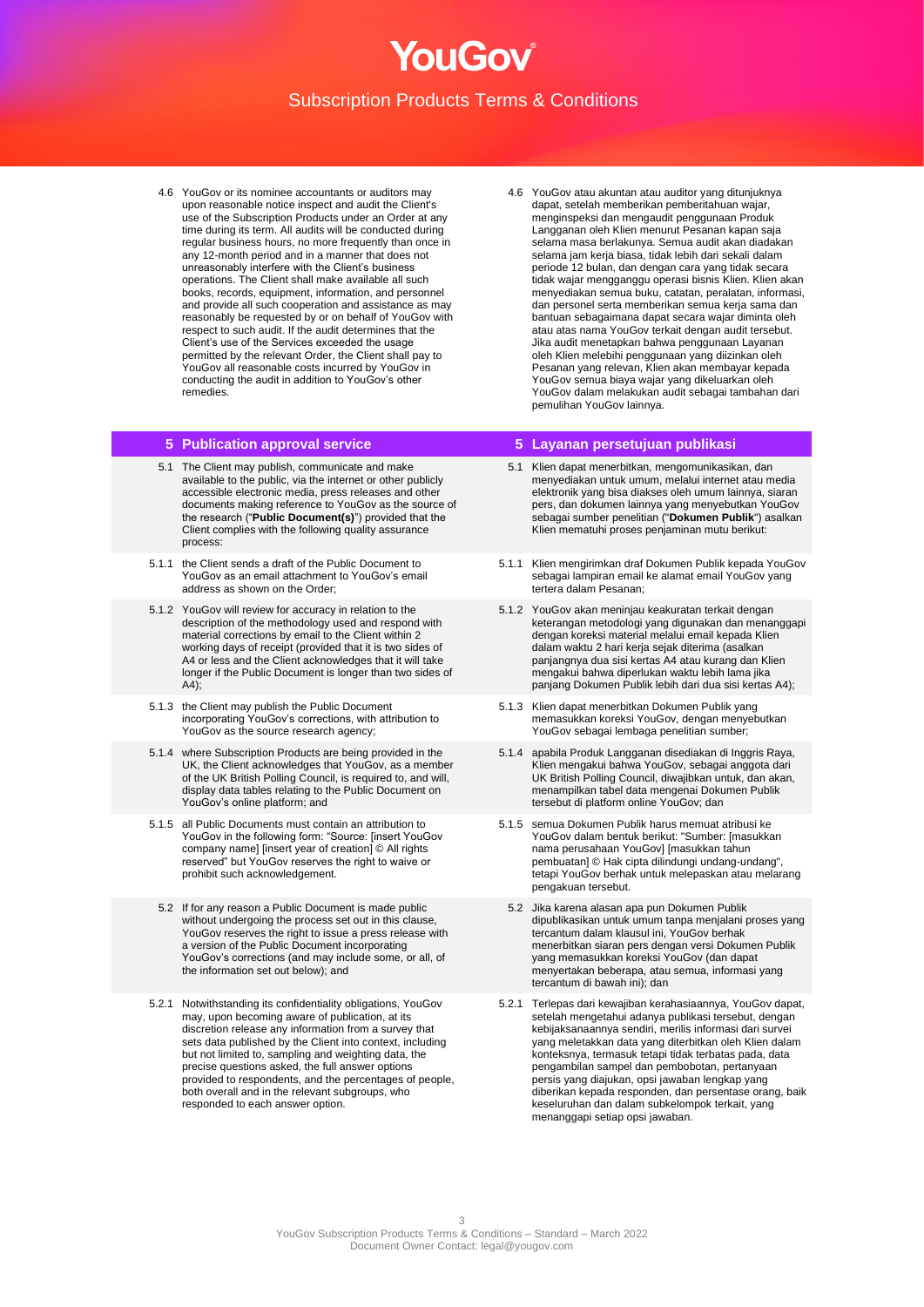## **6 Third Party Agreements (TPA) for Agency Client**

- 6.1 Where the Client is an agency providing services to end customers ("**End Customers**") such Client is an agency client ("**Agency Client**"). The Agency Client may only use Subscription Products in support of business conducted on behalf of, or recommended to, an End Customer as expressly stated in the Order. For instance, without limitation, the Agency Client may not provide its End Customer with: feeds to Subscription Products; or access via the Agency Client's passwords; or substantial extracts in digital, hard copy or other form, unless previously agreed otherwise in the relevant Order.
- 6.2 Neither the Agency Client nor its End Customer may publish YouGov Content without prior approval from YouGov in accordance with the publication approval service set out set out herein.
- 6.3 The Client acknowledges that access provided in breach of clause 6.1 is unauthorised use for the purposes of clause 4.
- 6.4 YouGov reserves the right to pursue either the Agency Client or the End Customer(s) specified in the Order for all payments due under the Order.

- 7.1 All fees, charges and expenses will be set out in the Order and shall be quoted, invoiced and paid in the currency stated on the Order.
- 7.2 YouGov shall invoice the Client as set out in the Order. If the Order does not set out the invoicing schedule, YouGov shall invoice the Client in full upon commencement of the Subscription Products.
- 7.3 All invoices are payable in full within 30 days from the date an invoice is received.
- 7.4 All fees are subject to the addition of applicable sales tax or service tax, which the Client shall pay to YouGov at the prevailing rate.
- 7.5 The fees are exclusive of all disbursements and other incidental expenses incurred by YouGov on behalf of the Client with the Client's prior written approval.
- 7.6 All amounts due from the Client under this Agreement shall be paid in full without any set-off, counterclaim, deduction or withholding (other than any deduction or withholding of tax as required by law). If any such withholding or deduction is required, the Client shall, when making the payment to which the withholding or deduction relates, pay YouGov such additional amount as will ensure that YouGov receives the same total amount that it would have received if no such withholding or deduction had been required.
- 7.7 Without prejudice to YouGov's other rights, YouGov reserves the right to:
- 7.7.1 charge interest, including compound interest, at the maximum annual rate permitted by law, on any invoice remaining unpaid 30 days from the date the invoice is received; and/or

## **6 Perjanjian pihak ketiga (TPA) untuk Klien Agensi**

- 6.1 Jika Klien merupakan agensi yang menyediakan layanan kepada pelanggan akhir ("**Pelanggan Akhir**"), Klien tersebut merupakan klien agensi ("**Klien Agensi**"). Klien Agensi hanya boleh menggunakan Produk Langganan untuk mendukung bisnis yang dilakukan atas nama, atau disarankan kepada, Pelanggan Akhir sebagaimana secara tegas disebutkan dalam Pesanan. Sebagai contoh, tanpa batasan, Klien Agensi tidak boleh menyediakan kepada Pelanggan Akhirnya: umpan ke Produk Langganan; atau akses melalui kata sandi Klien Agensi; atau petikan substansial dalam bentuk salinan digital, salinan cetak, atau bentuk lainnya, kecuali sebelumnya disetujui sebaliknya dalam Pesanan terkait.
- 6.2 Klien Agensi maupun Pelanggan Akhirnya tidak boleh menerbitkan Konten YouGov tanpa izin sebelumnya dari YouGov sesuai dengan layanan persetujuan publikasi yang tertera dalam di sini.
- 6.3 Klien mengakui bahwa akses yang diberikan yang melanggar klausul 6.1 adalah penggunaan yang tidak sah untuk tujuan klausul 4.
- 6.4 YouGov berhak mengejar Klien Agensi atau Pelanggan Akhir yang tertera dalam Pesanan untuk semua pembayaran yang harus dibayarkan menurut Pesanan.

## **7 Fees and payment 7 Biaya dan pembayaran**

- 7.1 Semua biaya, ongkos, dan pengeluaran akan dicantumkan dalam Pesanan dan harus dinyatakan, ditagihkan, dan dibayarkan dalam mata uang yang disebutkan dalam Pesanan.
- 7.2 YouGov harus mengirimkan faktur kepada Klien sebagaimana tercantum dalam Pesanan. Jika Pesanan tidak mencantumkan jadwal pengiriman faktur, YouGov akan mengirimkan faktur tagihan penuh kepada Klien pada saat dimulainya Produk Langganan.
- 7.3 Semua faktur harus dibayar secara penuh dalam waktu 30 hari sejak tanggal faktur diterima.

Semua biaya dikenai tambahan pajak penjualan atau pajak jasa yang berlaku, yang harus dibayarkan oleh

- 7.4 Klien kepada YouGov dengan tarif yang berlaku.
- 7.5 Biaya-biaya ini belum termasuk semua pembayaran dan biaya insidental lain yang dikeluarkan oleh YouGov atas nama Klien dengan persetujuan tertulis sebelumnya dari Klien.
- 7.6 Semua jumlah terutang dari Klien menurut Perjanjian ini harus dibayar secara penuh tanpa pengalihan, gugatan balik, potongan, atau pemungutan (selain potongan atau pemungutan pajak sebagaimana diwajibkan oleh undang-undang). Jika pemungutan atau potongan tersebut diwajibkan, Klien harus, ketika melakukan pembayaran yang berkaitan dengan pemungutan atau potongan tersebut, membayarkan jumlah tambahan tersebut kepada YouGov sehingga akan memastikan bahwa YouGov menerima total jumlah yang sama dengan yang seharusnya diterimanya jika pemungutan atau potongan tersebut tidak diwajibkan.
- 7.7 Tanpa mengurangi hak-hak YouGov lainnya, YouGov berhak untuk:
- 7.7.1 mengenakan bunga, termasuk bunga majemuk, dengan tarif tahunan maksimum yang diperbolehkan oleh undang-undang, pada faktur yang belum terbayar 30 hari sejak tanggal faktur diterima; dan/atau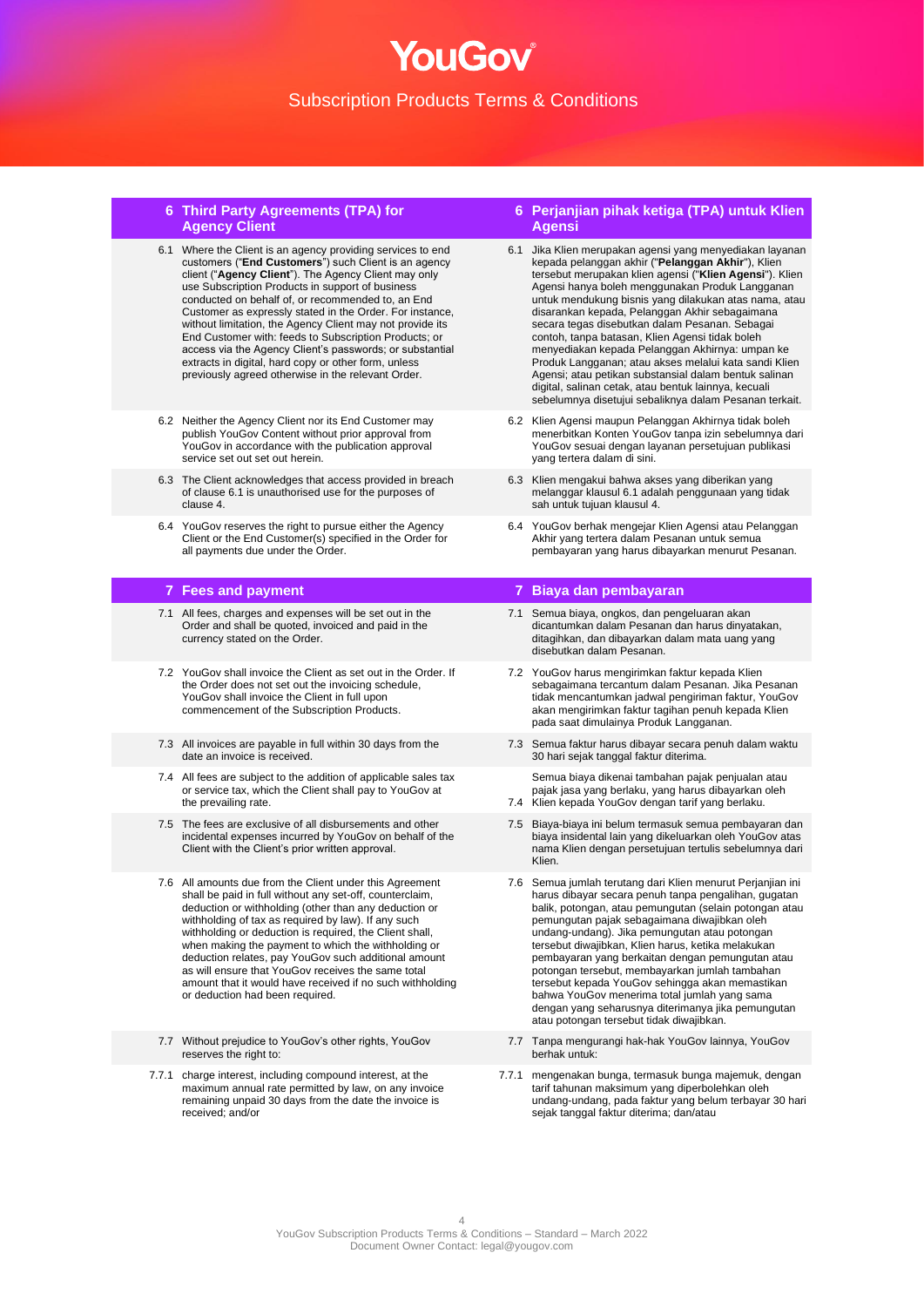7.7.2 suspend performance in the event that the Client fails, or in YouGov's reasonable opinion it appears that the Client is likely to fail, to make payment when due under this Agreement or any other agreement with YouGov. The Client will be liable for fees charged by collection agencies for overdue invoices.

## **8 Intellectual property rights 8 Hak kekayaan intelektual**

- 8.1 "**Intellectual Property Rights**" means any copyright, invention, database right, trade mark, patent, design right and any other industrial, commercial or intellectual property right existing in any jurisdiction, whether registered or not, and all applications and rights to apply for registration of any such rights.
- 8.2 As between the parties, any intellectual property rights existing at the date of each Order vest in the party owning those Intellectual Property Rights. YouGov will retain ownership of all Intellectual Property Rights in the YouGov Content comprising: (i) the database of content built, operated and maintained by YouGov ("**YouGov Database**") containing data gathered from members of panels, survey groups and focus groups maintained by YouGov comprising questions put to these members and their replies (the "**Respondent Data**"); and all other data and materials of whatsoever nature in the YouGov Database from time to time, including but not limited to, summary charts, tables, datasets, data analysis and reports; and (ii) any software made available by YouGov to the Client for the purpose of accessing Subscription Products ("**YouGov Software**")**.**
- 8.3 YouGov grants to the Client a non-exclusive, irrevocable, royalty-free non-sub licensable licence to use the YouGov Content only to the extent that such use is necessary to use the Subscription Products as permitted under this Agreement.
- 8.4 Subject to YouGov's Intellectual Property Rights in the YouGov Content, any survey reports delivered by YouGov to the Client as part of the Subscription Products and as specified in the Order ("**Client Deliverables**") will be the property of the Client. YouGov grants to the Client a non-exclusive, irrevocable, royaltyfree, non-sub licensable licence to use the YouGov Content only to the extent that such use is necessary (i) to use the Subscription Products and, if applicable (ii) to use the Client Deliverables, each as permitted under this Agreement.

## **9 Confidential Information 9 Informasi Rahasia**

9.1 "Confidential Information" means the information (tangible or intangible) exchanged between the parties, which is (i) marked "confidential" or "proprietary" at the time of disclosure by the disclosing party; or (ii) by its nature or content or the circumstances surrounding disclosure is reasonably distinguishable as confidential or proprietary by the receiving party. Confidential Information includes, without limitation, information regarding the disclosing party's technology, designs, techniques, research, know-how, trade secrets, specifications, product plans, pricing, customer information, user data, current or future strategic information, current or future business plans, policies or practices, employee information, and other confidential or proprietary business and technical information.

7.7.2 menangguhkan pelaksanaan pekerjaan apabila Klien gagal, atau dalam pendapat wajar YouGov tampaknya Klien kemungkinan akan gagal, untuk melakukan pembayaran ketika jatuh tempo menurut Perjanjian ini atau perjanjian lain apa pun dengan YouGov. Klien bertanggung jawab atas biaya yang dikenakan oleh lembaga penagihan atas faktur yang terlambat dibayar.

- 8.1 "**Hak Kekayaan Intelektual**" berarti segala hak cipta, invensi, hak database, merek dagang, paten, hak desain, dan hak industri, komersial, atau kekayaan intelektual lainnya yang ada di yurisdiksi mana pun, baik terdaftar maupun tidak, dan segala pengajuan dan hak untuk mengajukan pendaftaran atas hak-hak tersebut.
- 8.2 Sebagaimana di antara para pihak, segala hak kekayaan intelektual yang ada pada tanggal setiap Pesanan berada di tangan pihak yang memiliki Hak Kekayaan Intelektual tersebut. YouGov akan mempertahankan kepemilikan semua Hak Kekayaan Intelektual pada Konten YouGov yang terdiri dari: (i) database konten yang dibuat, dioperasikan, dan dipelihara oleh YouGov ("**Database YouGov**") yang mengandung data yang dikumpulkan dari anggota panel, kelompok survei, dan kelompok terfokus yang dipelihara oleh YouGov yang terdiri dari pertanyaan-pertanyaan yang diajukan kepada para anggota ini dan jawaban mereka ("**Data Responden**"); dan semua data dan materi lain apa pun bentuknya di dalam Database YouGov dari waktu ke waktu, termasuk tetapi tidak terbatas pada, grafik ringkasan, tabel, dataset, analisis data, dan laporan; dan (ii) perangkat lunak yang disediakan oleh YouGov kepada Klien untuk tujuan mengakses Produk Langganan ("**Perangkat Lunak YouGov"**)**.**
- 8.3 YouGov memberi Klien lisensi non-eksklusif, tidak dapat dicabut kembali, bebas royalti, dan tidak dapat disublisensikan untuk menggunakan Konten YouGov hanya sejauh penggunaan tersebut diperlukan untuk menggunakan Produk Langganan sebagaimana diperbolehkan menurut Perjanjian ini.
- 8.4 Tunduk pada Hak Kekayaan Intelektual YouGov dalam Konten YouGov, setiap laporan survei yang diserahkan oleh YouGov kepada Klien sebagai bagian dari Produk Langganan dan sebagaimana ditentukan dalam Pesanan ("**Hasil Kerja Klien**") akan menjadi milik Klien. YouGov memberikan lisensi yang tidak eksklusif, tidak dapat dicabut kembali, bebas royalti, tidak dapat disublisensikan kepada Klien untuk menggunakan konten YouGov hanya sejauh penggunaan tersebut diperlukan (i) untuk menggunakan Produk Langganan dan, jika berlaku (ii) untuk menggunakan Hasil Kerja Klien, masing-masing sebagaimana diperbolehkan berdasarkan Perjanjian ini.

9.1 "Informasi Rahasia" berarti informasi (berwujud atau tidak berwujud) yang dipertukarkan di antara pihak, yang (i) ditandai "rahasia" atau "milik perusahaan" pada saat diungkapkan oleh pihak pengungkap; atau (ii) karena sifat atau isinya atau kondisi seputar pengungkapannya secara wajar dapat dibedakan sebagai rahasia atau milik perusahaan oleh pihak penerima. Informasi Rahasia mencakup, tetapi tidak terbatas pada, informasi mengenai teknologi, desain, teknik, penelitian, pengetahuan, rahasia dagang, spesifikasi, rencana produk, harga, informasi pelanggan, data pengguna, informasi strategis saat ini atau masa depan, rencana bisnis saat ini atau masa depan, kebijakan atau praktik, informasi karyawan, atau informasi bisnis dan teknis rahasia atau milik perusahaan lainnya yang merupakan milik pihak pengungkap.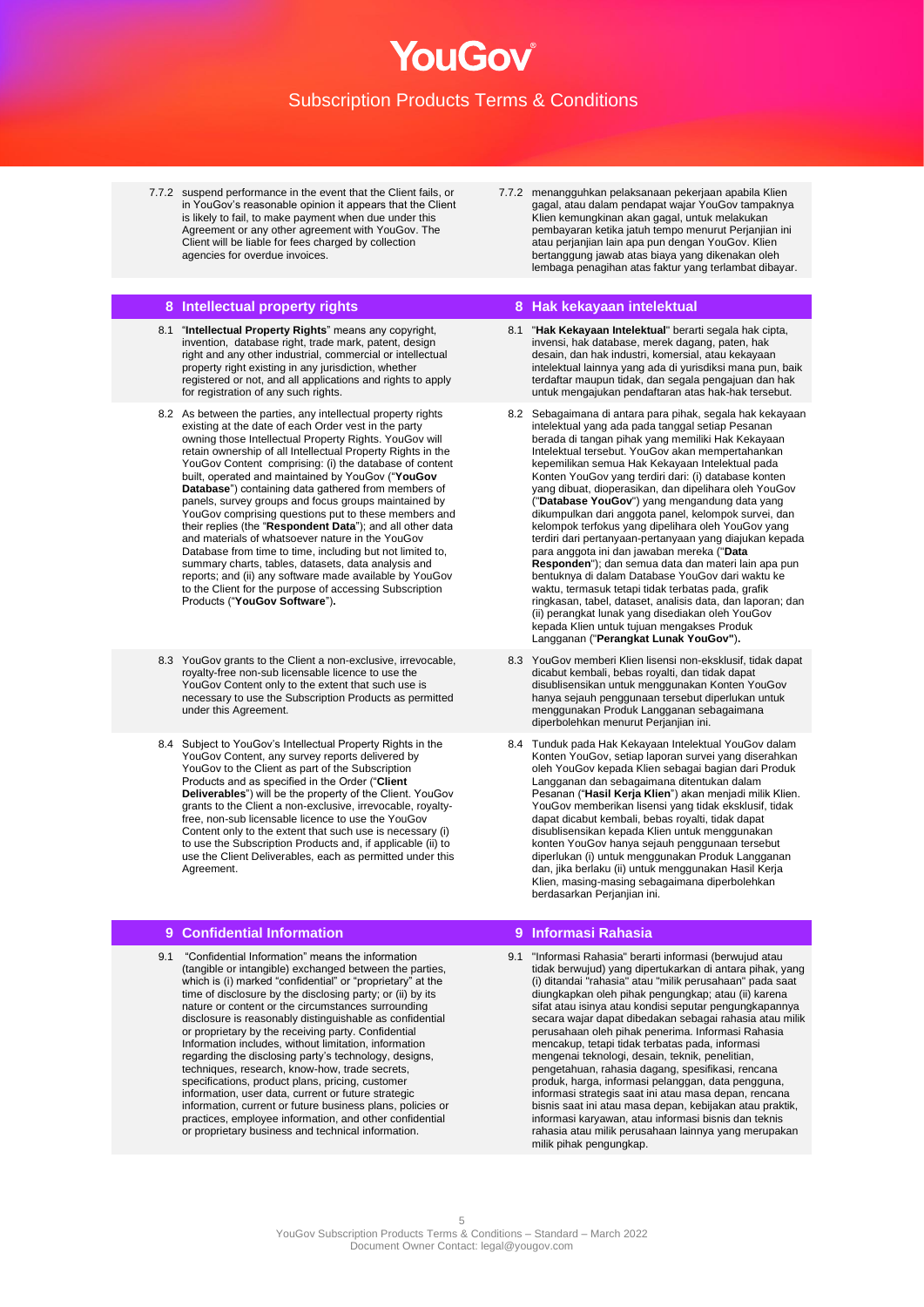

- 9.2 Subject to clause 5.2.1, each of YouGov and the Client will keep confidential and will not disclose to any third party (other than its legal and financial advisors) any Confidential Information relating to the business and/or operations of the other party that is disclosed by or on behalf of the other party. This obligation will not apply to any information that is trivial, was known to the receiving party before disclosure, is in the public domain other than through breach of this clause or is required to be disclosed by a court, regulator or other competent authority or body.
- 9.2 Tunduk pada klausul 5.2.1, masing-masing dari YouGov dan Klien akan menjaga kerahasiaan dan tidak akan mengungkapkan kepada pihak ketiga mana pun (selain penasihat hukum dan keuangannya) segala Informasi Rahasia mengenai bisnis dan/atau operasi pihak lainnya yang diungkapkan oleh atau atas nama pihak lain tersebut. Kewajiban ini tidak akan berlaku untuk informasi yang sepele, sudah diketahui oleh pihak penerima sebelum pengungkapan, berada di dalam domain publik selain karena pelanggaran atas klausul ini, atau diwajibkan untuk diungkapkan oleh pengadilan, lembaga regulasi, atau pihak atau badan berwenang yang kompeten lainnya.

- 10.1 Each party agrees to comply with applicable data protection laws in relation to the Subscription Products.
- 10.2 In the event that a party (as data controller) requires the other party to process its personal data (as data processor) the parties will execute a separate written contract which specifies the nature of the processing due to take place and each party's responsibilities and obligations.
- 10.3 Unless otherwise specified in the Order, Subscription Products do not contain personal data and the Client undertakes that it will not (nor attempt), alone or using a third party, to re-identify any individuals or otherwise create personal data using those materials (whether in combination with other data or otherwise).

- 11.1 Nothing in this Agreement will operate to exclude or limit either party's liability for death or personal injury caused by its negligence, fraud or fraudulent misrepresentation; or either party's liability under any indemnity it gives under this Agreement; or any other liability that cannot be limited or excluded by law.
- 11.2 Subject to clause 11.1, neither party shall be liable for any loss of: data; reputation; goodwill or opportunity; loss of or failure to realise expected profit, revenue, savings or any other form of pure economic loss, whether any such loss is direct or indirect; or form of indirect, special, incidental, punitive or consequential loss or damages and, in each case, however arising.
- 11.3 Subject to clauses 11.1 and 11.2, YouGov's maximum aggregate liability to the Client for all claims (whether arising in contract, tort, breach of statutory duty or otherwise) under an Order or in relation to any Subscription Products, whether in respect of a single event, series of connected events or of unconnected events, shall not exceed an amount equal to one hundred per cent (100%) of the total amount of the fees paid by the Client under the relevant Order in the year in which the claim is made.
- 11.4 YouGov does not predict or assure any particular substantive results of its research in advance and makes no warranty, express or implied, as to the Subscription Products or the results provided, or the suitability of the Subscription Products for the Client's purposes.

## **10 Data protection 10 Perlindungan data**

- 10.1 Masing-masing pihak setuju untuk mematuhi undangundang perlindungan data yang berlaku terkait dengan Produk Langganan.
- 10.2 Apabila satu pihak (sebagai pengendali data) mengharuskan pihak lainnya untuk memproses data pribadinya (sebagai pemroses data), para pihak akan membuat kontrak tertulis terpisah yang menguraikan sifat dari pemrosesan yang akan dilakukan dan tanggung jawab serta kewajiban masing-masing pihak.
- 10.3 Kecuali disebutkan sebaliknya dalam Pesanan, Produk Langganan tidak mengandung data pribadi dan Klien menyatakan bahwa ia tidak akan (atau tidak akan berupaya), sendiri atau menggunakan pihak ketiga, untuk mengidentifikasi ulang individu mana pun atau membuat data pribadi menggunakan materi tersebut (baik digabungkan dengan data lain atau lainnya).

## **11 Exclusions and limitations of liability 11 Pengecualian dan batasan kewajiban**

- 11.1 Tidak ada satu pun dalam Perjanjian ini yang akan mengecualikan atau membatasi kewajiban masingmasing pihak atas kematian atau cedera pribadi yang disebabkan oleh kelalaian, kecurangan, atau pengungkapan keliru yang curang olehnya; atau kewajiban kedua belah pihak menurut ganti rugi yang diberikannya menurut Perjanjian ini; atau kewajiban lain yang tidak dapat dibatasi atau dikecualikan menurut undang-undang.
- 11.2 Tunduk pada klausul 11.1, kedua belah pihak tidak bertanggung jawab atas hilangnya: data; reputasi; iktikad baik atau kesempatan; hilangnya atau kegagalan untuk mewujudkan laba, pendapatan, penghematan yang diperkirakan, atau bentuk kerugian ekonomi murni lainnya, baik kehilangan tersebut bersifat langsung atau tidak langsung; atau merupakan kehilangan atau kerugian tidak langsung, khusus, insidental, punitif, atau konsekuensial dan, dalam tiap-tiap kasus, bagaimana pun timbulnya.
- 11.3 Tunduk pada klausul 11.1 dan 11.2, kewajiban agregat maksimum YouGov kepada Klien atas semua klaim (baik timbul dalam kontrak, di luar kontrak, pelanggaran kewajiban hukum, atau lainnya) menurut Pesanan atau terkait dengan Produk Langganan apa pun, baik berkenaan dengan satu peristiwa, serangkaian peristiwa yang berhubungan, atau serangkaian peristiwa yang tidak berhubungan, tidak akan melebihi jumlah yang setara dengan seratus persen (100%) dari total jumlah biaya yang dibayarkan oleh Klien menurut Pesanan terkait pada tahun ketika klaim tersebut dibuat.
- 11.4 YouGov tidak memprediksi atau menjamin hasil substantif tertentu apa pun dari penelitiannya sebelumnya dan tidak membuat jaminan atau ketentuan, tersurat maupun tersirat, terkait dengan Produk Langganan atau hasil yang diberikan, atau kesesuaian Produk Langganan untuk tujuan Klien.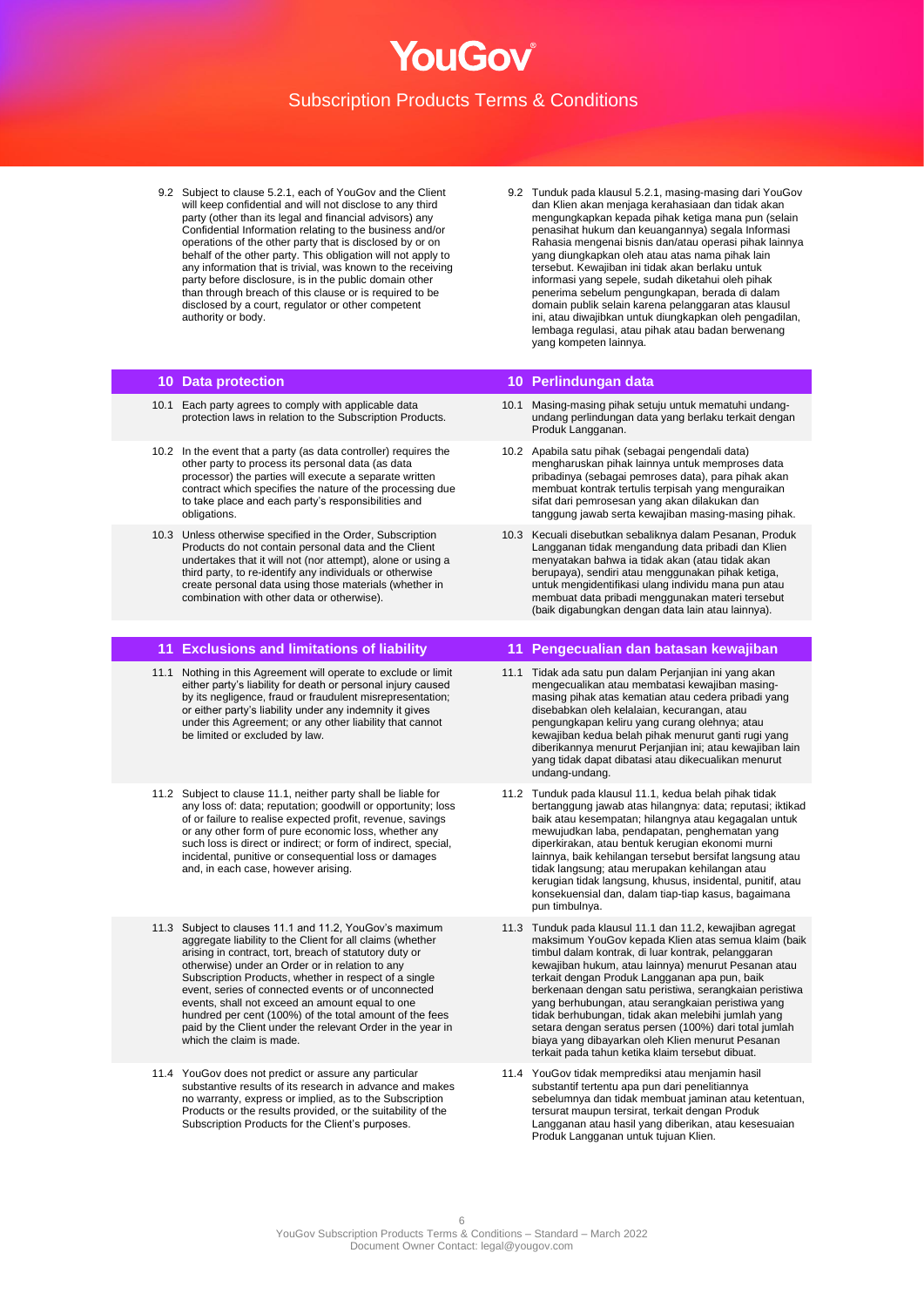- 11.5 YouGov accepts no liability for any loss suffered by the Client or by any third party (including but not limited to any client or customer of the Client) as a direct or indirect result of its use of any of data or of making any business decision, or refraining from making any such decision, based wholly or partly on the data, expression of opinion, statement or other information provided to the Client as part of the Subscription Products or arising from the interpretation by the Client or any third party of reports or of other data furnished by YouGov and the Client shall indemnify YouGov accordingly.
- 11.6 The Client shall also indemnify YouGov and its officers, directors, and/ or employees against any loss, damage or other liability (including costs and expenses) suffered as a result of any claim or proceedings arising in connection with the use by, or on behalf of the Client, of YouGov Content the purposes of: (i) comparative advertising claims; (ii) investment offerings; (iii) all litigation, including all costs connected with YouGov serving as an expert witness, where legally required by operation of law; and/or (iv) political lobbying work.
- 11.7 All warranties, guarantees, conditions or representations relating to the Subscription Products other than those expressly set out in these Terms (if any) are excluded to the fullest extent permitted by law, whether express, implied, oral or written.
- 11.8 Without prejudice to clause 11.6, and unless required by operation of law, the Client agrees not to call YouGov, its directors, officers and/ or group companies as a witness in any legal proceedings.

- 12.1 Without affecting any other right or remedy available to it, YouGov may terminate this Agreement with immediate effect by giving written notice to the Client if:
- 12.1.1 the Client fails to pay any sum due under this Agreement when it falls due;
- 12.1.2 in YouGov's reasonable opinion, association with the Client is likely to bring YouGov into disrepute; or
- 12.1.3 the Client is acquired by, or itself acquires, a competitor or competing business, of YouGov.
- 12.2 Subject to clause 12.1, either party may terminate this Agreement immediately by giving written notice to the other party if the other party:
- 12.2.1 commits any material breach of any of this Agreement which cannot be remedied or commits any material breach of this Agreement which can be remedied and fails to remedy that breach within thirty (30) days after notice from the other party giving full particulars of the breach and requiring it to be remedied; or
- 12.2.2 enters into liquidation, whether compulsory or voluntary (except for the purposes of bona fide reconstruction or amalgamation), or compounds with or makes any arrangements with its creditors or makes a general assignment for the benefit of its creditors, or has a receiver, manager, administrative receiver or administrator appointed over the whole or substantially the whole of its undertaking or assets, or if it ceases or threatens to cease to carry on its business, or makes any material change in its business, or if it suffers any analogous process in any jurisdiction.
- 11.5 YouGov tidak bertanggung jawab atas kerugian yang diderita oleh Klien atau pihak ketiga mana pun (termasuk tetapi tidak terbatas pada klien atau pelanggan Klien) sebagai akibat langsung atau tidak langsung dari penggunaan data atau pembuatan keputusan bisnis, atau menahan diri dari membuat keputusan semacam itu, berdasarkan sepenuhnya atau sebagiannya pada data, pernyataan opini, pernyataan atau informasi lain yang diberikan kepada Klien sebagai bagian dari Produk Langganan atau timbul dari interpretasi oleh Klien atau pihak ketiga atas laporan atau atas data lain yang disuguhkan oleh YouGov dan Klien akan mengganti rugi YouGov dengan sesuai.
- 11.6 Klien juga akan mengganti rugi YouGov dan pejabat, direktur, dan/atau karyawannya atas kerugian, kerusakan, atau kewajiban lain (termasuk biaya dan pengeluaran) yang diderita akibat klaim atau proses hukum yang timbul sehubungan dengan penggunaan oleh, atau atas nama Klien, atas Konten YouGov untuk tujuan: (i) klaim iklan komparatif; (ii) penawaran investasi; (iii) semua litigasi, termasuk semua biaya yang terkait dengan YouGov menjadi saksi ahli, apabila secara sah diwajibkan demi hukum; dan/atau (iv) upaya lobi politik.
- 11.7 Semua garansi, jaminan, ketentuan, atau pernyataan yang berkaitan dengan Produk Langganan selain yang secara tegas tercantum dalam Ketentuan ini (jika ada) dikecualikan sejauh diizinkan oleh undang-undang, baik tersurat, tersirat, lisan, atau tertulis.
- 11.8 Tanpa mengabaikan klausul 11.6, dan kecuali diwajibkan demi hukum, Klien setuju untuk tidak memanggil YouGov, direktur, pejabat, dan/atau grup perusahaannya sebagai saksi dalam proses hukum apa pun.

# **12 Termination and effect of termination 12 Pengakhiran dan dampak pengakhiran**

- 12.1 Tanpa memengaruhi hak atau pemulihan lain yang tersedia baginya, YouGov dapat mengakhiri Perjanjian ini yang berlaku serta-merta dengan memberikan pemberitahuan tertulis kepada Klien jika:
- 12.1.1 Klien gagal membayar jumlah yang harus dibayarkan menurut Perjanjian ini ketika jatuh tempo;
- 12.1.2 dalam pendapat wajar YouGov, keterkaitan dengan Klien kemungkinan membawa nama buruk bagi YouGov; atau
- 12.1.3 Klien diakuisisi oleh, atau mengakuisisi, pesaing atau bisnis yang bersaing dengan YouGov.
	- 12.2 Tunduk pada klausul 12.1, kedua belah pihak dapat mengakhiri Perjanjian ini dengan segera dengan memberikan pemberitahuan tertulis kepada pihak lainnya jika pihak lainnya tersebut:
- 12.2.1 melakukan pelanggaran material atas Perjanjian ini yang tidak dapat diperbaiki, atau melakukan pelanggaran material atas Perjanjian ini yang dapat diperbaiki dan gagal melakukan perbaikan atas pelanggaran tersebut dalam waktu tiga puluh (30) hari setelah pemberitahuan dari pihak lainnya yang menyampaikan perincian lengkap tentang pelanggaran tersebut dan mengharuskannya untuk diperbaiki; atau
- 12.2.2 mengalami likuidasi, baik wajib atau sukarela (kecuali untuk tujuan rekonstruksi atau amalgamasi yang bonafide), atau membuat kesepakatan komposisi dengan atau membuat penjadwalan ulang dengan krediturnya atau melakukan pengalihan umum untuk kepentingan krediturnya, atau memiliki kurator, pengelola, kurator administratif, atau administrator yang ditunjuk untuk mengelola seluruh atau pada dasarnya seluruh usaha atau asetnya, atau jika ia menghentikan atau mengancam untuk menghentikan bisnisnya, atau membuat perubahan material dalam bisnisnya, atau jika ia mengalami proses yang sepadan di yurisdiksi mana pun.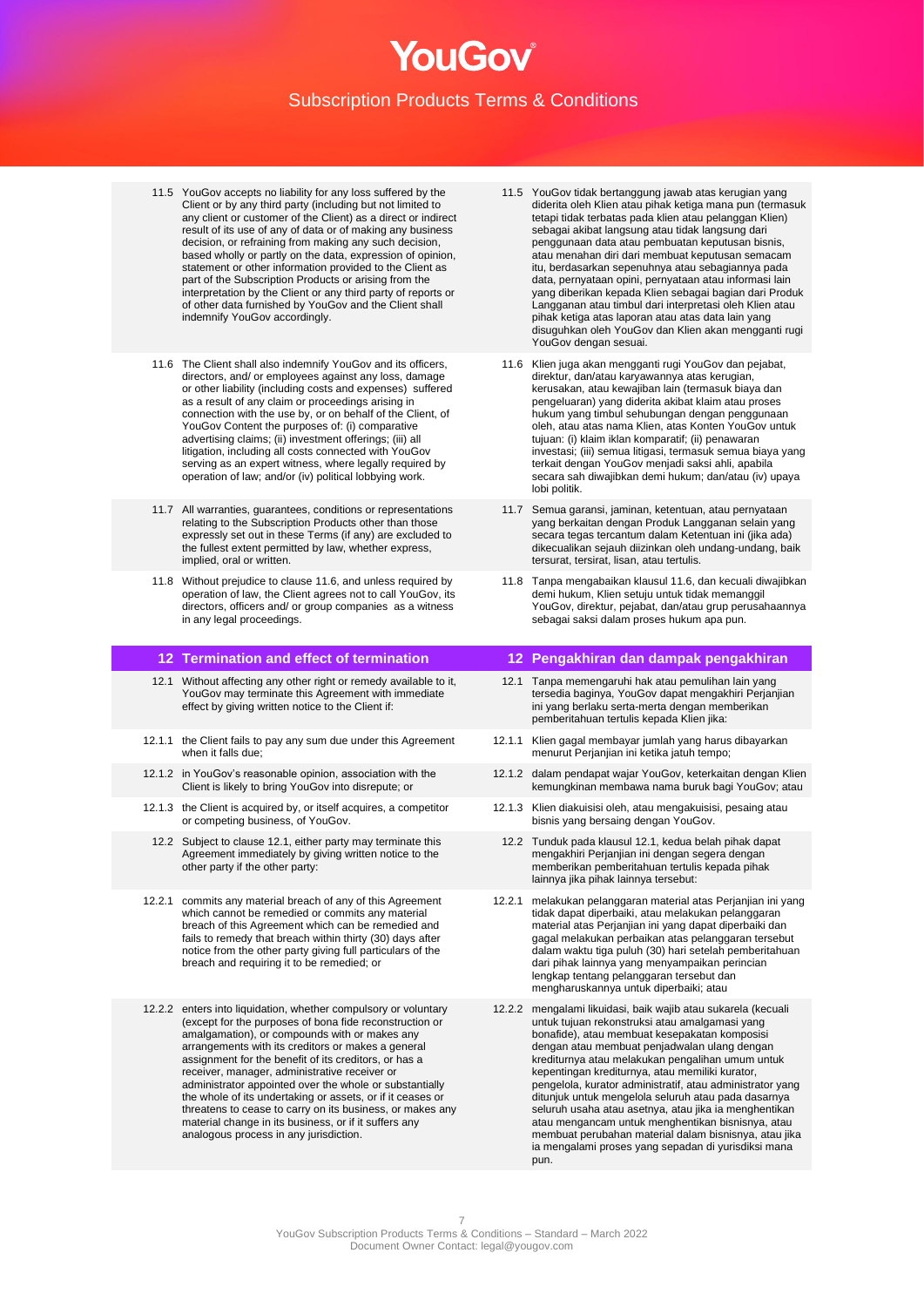- 12.3 The Client is not entitled to terminate the Subscription Products for convenience within the Subscription Term stated on the Order.
- 12.4 The Client and Authorised Users shall use all reasonable endeavours to permanently delete all stored copies within sixty (60) days following termination or expiry of this Agreement. However, this will not prevent any continued use of any New Materials or Limited Extracts, which were compiled before termination of this Agreement.
- 12.5 Termination of this Agreement shall not affect any rights, remedies, obligations or liabilities of the parties that have accrued up to the date of termination, including the right to claim damages in respect of any breach of this Agreement, which existed at or before the date of termination.

- 13.1 Force majeure: neither party shall be in breach nor liable for delay in performing, or failure to perform, any of its obligations under this Agreement (other than the Client's obligation to pay fees due) if such delay or failure results from events, circumstances or causes beyond its reasonable control , including but not limited to, diseases, epidemics or pandemics.
- 13.2 Publicity: YouGov shall have the right to make any press announcement or statement in connection with this Agreement and respond to any request to make the same.
- 13.3 Assignment: the rights and obligations of the Client may not be transferred to any other person, without YouGov's prior written consent. YouGov may at any time assign, subcontract, delegate, otherwise transfer, or deal in any other manner with any or all of its rights and obligations under this Agreement.
- 13.4 No third party rights: no third party may enforce any provisions of this Agreement.
- 13.5 Local laws: each party shall comply with locally applicable laws and any requests from legal authorities in relation to this Agreement or any Order. The terms of this Agreement shall apply to the maximum extent permitted by local laws. The invalidity or unenforceability of any part of this Agreement does not entail the invalidity of the entire agreement.
- 13.6 Authorised signatory: the Client confirms that the person signing the Order is authorised to sign and bind the Client<sup>.</sup>
- 13.7 Survival: the rights and obligations of the parties under sections titled Confidential Information, Termination and effect of termination, Intellectual Property Rights, Data Protection, Fees and payment, Publication approval service, General and Governing Law and jurisdiction shall survive the expiration or termination of this Agreement.
- 13.8 Relationship of the parties: The relationship of parties established by this Agreement shall be that of independent contractors and nothing contained in this Agreement shall be construed to constitute the parties as principal and agent, employer and employee, franchisor and franchisee, partners, co-owners or otherwise as participants in a joint venture or common undertaking.
- 12.3 Klien tidak berhak mengakhiri Produk Langganan secara sepihak dalam Masa Berlaku Langganan yang tertera dalam Pesanan.
- 12.4 Klien dan Pengguna Berizin akan menggunakan semua upaya wajar untuk secara permanen menghapus semua salinan yang disimpan dalam waktu enam puluh (60) hari sejak pengakhiran atau berakhirnya Perjanjian ini. Akan tetapi, hal ini tidak akan mencegah kelanjutan penggunaan Materi Baru atau Petikan Terbatas yang disusun sebelum pengakhiran Perjanjian ini.
- 12.5 Pengakhiran Perjanjian ini tidak akan memengaruhi hak, pemulihan, kewajiban, dan liabilitas para pihak yang telah terkumpul hingga tanggal pengakhiran, termasuk hak untuk mengklaim ganti rugi terkait dengan pelanggaran Perjanjian ini, yang ada pada saat atau sebelum tanggal pengakhiran.

## **13 General 13 Umum**

- 13.1 Keadaan kahar: kedua belah pihak tidak melanggar atau bertanggung jawab atas penundaan pelaksanaan, atau kegagalan untuk melaksanakan, kewajibannya menurut Perjanjian ini (selain kewajiban Klien untuk membayar biaya yang jatuh tempo) jika penundaan atau kegagalan tersebut akibat dari peristiwa, kondisi, atau penyebab yang berada di luar kendali wajarnya, termasuk tetapi tidak terbatas pada, penyakit, epidemi, atau pandemi.
- 13.2 Publisitas: YouGov tidak berhak untuk membuat pengumuman atau pernyataan pers terkait dengan Perjanjian ini dan menanggapi permintaan untuk melakukan hal yang sama.
- 13.3 Pengalihan: hak dan kewajiban Klien tidak dapat dipindahtangankan kepada orang lain, tanpa izin tertulis sebelumnya dari YouGov. YouGov dapat sewaktu-waktu mengalihkan, mensubkontrakkan, mendelegasikan, mentransfer, atau berurusan dengan cara lain dengan segala atau semua hak dan kewajibannya menurut Perjanjian ini.
- 13.4 Tidak ada hak pihak ketiga: tidak ada pihak ketiga yang dapat menegakkan ketentuan apa pun dalam Perjanjian ini.
- 13.5 Hukum setempat: masing-masing pihak akan mematuhi undang-undang setempat yang berlaku dan segala permintaan dari pihak berwenang hukum terkait dengan Perjanjian ini atau Pesanan. Ketentuan dalam Perjanjian ini akan berlaku sejauh yang diizinkan oleh hukum setempat. Apabila ada bagian dalam Perjanjian ini yang dianggap tidak sah atau tidak dapat diberlakukan, hal itu tidak menjadikan seluruh perjanjian tidak sah.
- 13.6 Penanda tangan yang berwenang: Klien menegaskan bahwa orang yang menandatangani Pesanan memiliki wewenang untuk menandatangani dan mengikatkan Klien.
- 13.7 Ketetapberlakuan: hak dan kewajiban para pihak menurut bagian yang berjudul Informasi Rahasia, Pengakhiran dan dampak pengakhiran, Hak Kekayaan Intelektual, Perlindungan Data, Biaya dan pembayaran, Layanan persetujuan publikasi, Umum, serta Hukum yang mengatur dan yurisdiksi akan tetap berlaku setelah berakhirnya atau diakhirinya Perjanjian ini.
- 13.8 Hubungan para pihak: Hubungan para pihak yang ditetapkan dalam Perjanjian ini adalah hubungan kontraktor independen dan tidak ada satu pun yang terkandung dalam Perjanjian ini yang ditafsirkan sebagai menetapkan para pihak sebagai prinsipal dan agen, pemberi kerja dan karyawan, pemberi waralaba dan penerima waralaba, rekanan, pemilik bersama, atau sebagai peserta dalam usaha patungan atau usaha bersama.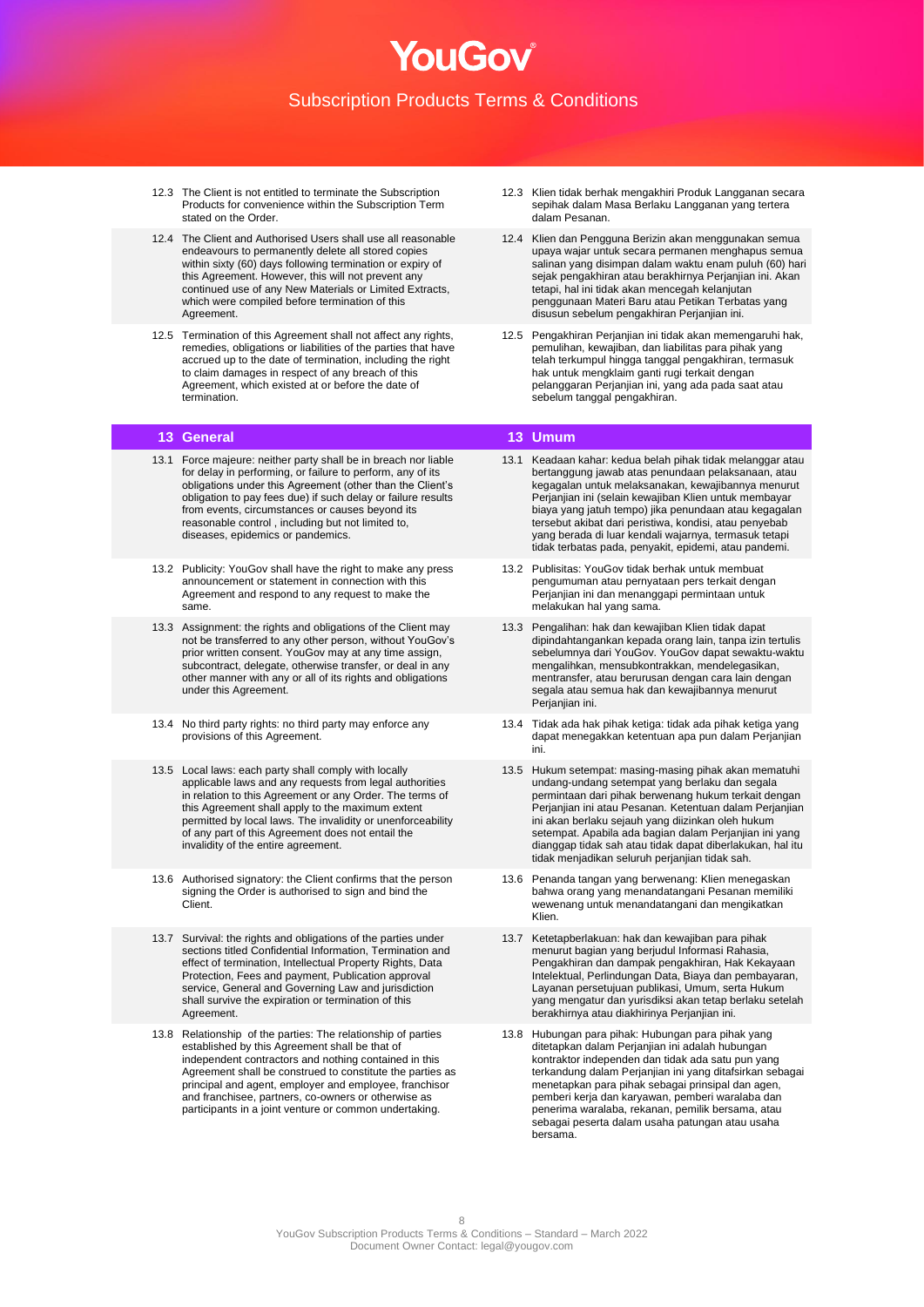- 13.9 Non-reliance: The Client acknowledges that it is not entering into this Agreement in reliance on any statements, representations or promises not expressly included within this Agreement.
- 13.10 Notices: Notices or any other communications required or permitted under this Agreement shall be given in writing, in English, and delivered by (i) hand in person to the registered address of a party, or (ii) e-mail followed by a registered mail (return receipt requested) or international reputable courier delivery addressed to the relevant party and shall then be deemed to have been duly received by the recipient.
- 13.9 Ketidakbergantungan: Klien mengakui bahwa pihaknya tidak mengikatkan diri dalam Perjanjian ini dengan mengandalkan pernyataan, representasi, atau janji yang tidak secara tegas dicantumkan dalam Perjanjian ini.
- 13.10 Pemberitahuan: Pemberitahuan atau komunikasi lain yang diperlukan atau diizinkan menurut Perjanjian ini akan diberikan secara tertulis, dalam bahasa Inggris, dan dikirimkan (i) secara langsung ke alamat terdaftar dari satu pihak; atau (ii) lewat email diikuti dengan surat terdaftar (tanda terima kembali diminta) atau kurir internasional terkemuka yang dialamatkan kepada pihak terkait dan kemudian akan dianggap telah diterima oleh penerima.